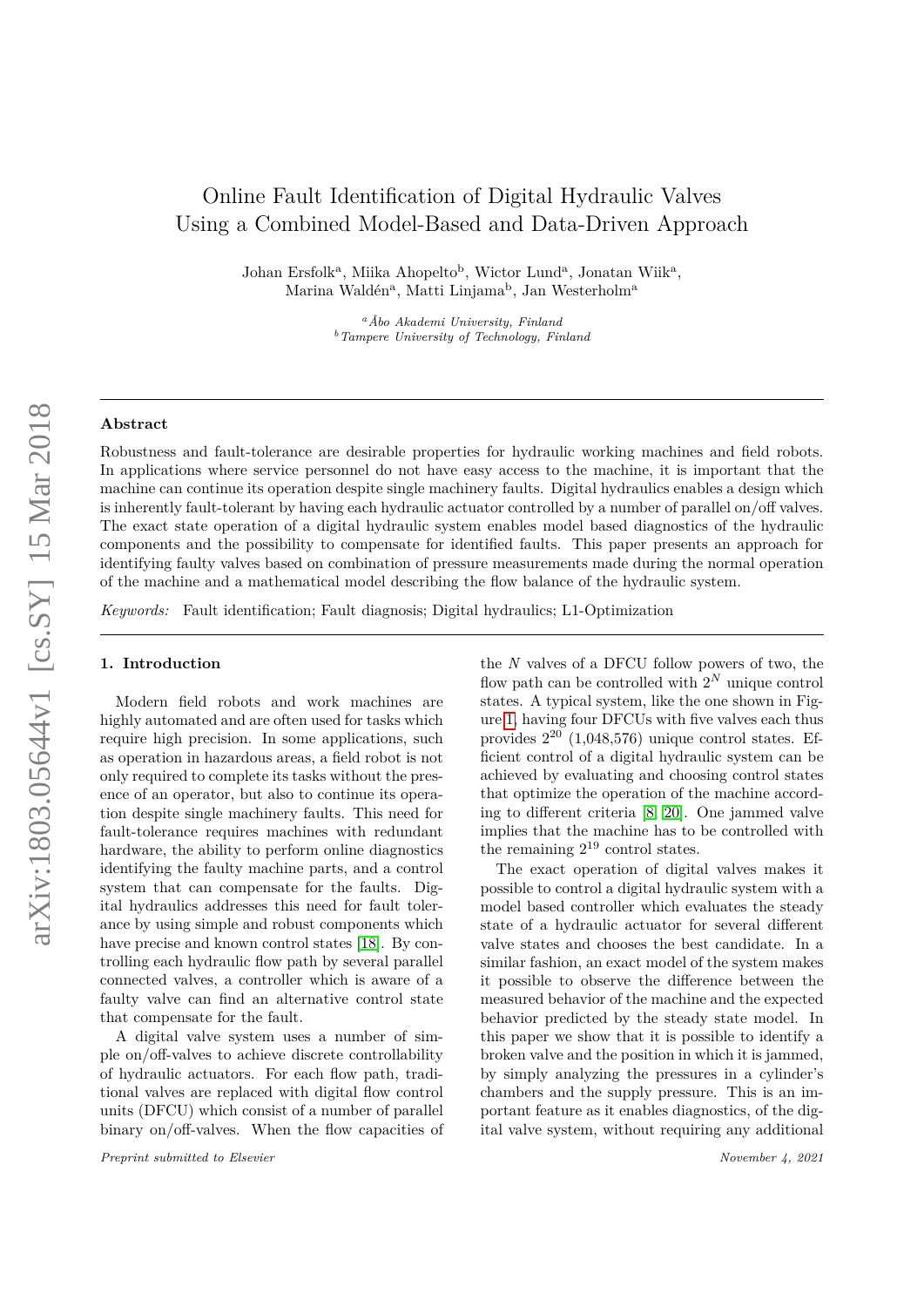

<span id="page-1-0"></span>Figure 1: A hydraulic actuator with four DFCUs each containing five binary valves.  $p_A$  and  $p_B$  are the pressures in the cylinder chambers while  $p<sub>S</sub>$  is the supply pressure and *p<sup>T</sup>* is the pressure in the tank.

sensors, instead we only need the sensors that already are present in a system.

The approach presented in this paper operates online, during the normal operation of a hydraulic machine, by passively analyzing the pressure measurements and control signals without interfering with the machine operation. The approach is targeted towards analyzing the performance of a large number of valves while only sampling a relatively small number of pressure signals. In our example case we have 20 valves for which we consider single faults in both open and closed positions, thus we have 40 potential faults, while we only use three pressure sensors. The measurements from these few pressure sensors are collected over short periods (e.g. a hundred samples corresponding to one second) during various conditions and control states. This enables us to compute a likely cause for a deviation between the model and the measurements, which in turn enables the machine to quickly identify failing components and to automatically compensate for this without interrupting the current task. In case service is possible, our method provides information regarding which valve is malfunctioning.

# **2. Background and Related Work**

In work machines, a component failure is both a safety and cost concern. For a modern work machine, with a large number of components, it can be expected that parts such as valves and hoses break. As it is not possible to completely avoid faults, a fault-tolerant design can be used to guarantee that



<span id="page-1-1"></span>Figure 2: The interaction between controller, hydraulic system and online diagnostics. The diagnostics uses the three available pressure sensors and the control signal to estimate the performance of the hydraulic actuator in Figure [1.](#page-1-0)

the system is fully operational despite single machinery faults [\[2\]](#page-7-0). For a digital hydraulic system to continue its operation despite broken valves, the faults need to be identified and compensated for by the control algorithm. This can be achieved by using simple and robust parallel connected on/off valves which operation can be modeled exactly. This enables both fault identification based on an exact machine model and the compensation for the fault by searching for alternative control states.

## *2.1. Fault Detection Procedures*

It is crucial that machinery faults can be identified, either by online diagnostics during the normal operation of the machine or by interrupting the machine to run a diagnostics procedure. An approach for identifying faulty digital hydraulics components by a diagnostics procedure is presented in [\[26,](#page-8-3) [25\]](#page-8-4). Siivonen et al. [\[26\]](#page-8-3) consider five different cases where a valve may be jammed in either open, closed, or intermediate position, or where the valve does not open or close completely. Compared to this method, the approach we present here analyses the machine performance during normal operation of the machine and provides a probabilistic answer to whether any valve is faulty in either its open or closed position. Clearly, the quality of the online fault identification of a valve depends on the activity of that valve during the analyzed time frame.

The main components of our approach are presented in Figure [2.](#page-1-1) The hydraulic system has as its input signal the desired state of each of the on/off valves  $(u_1...u_{20})$  while its outputs are the pressures measured at the hydraulic supply pump *p<sup>S</sup>* and the two cylinder chambers  $p_A$  and  $p_B$  (compare Figure [1\)](#page-1-0). The pressure difference in the cylinder's chambers results in the movement of the piston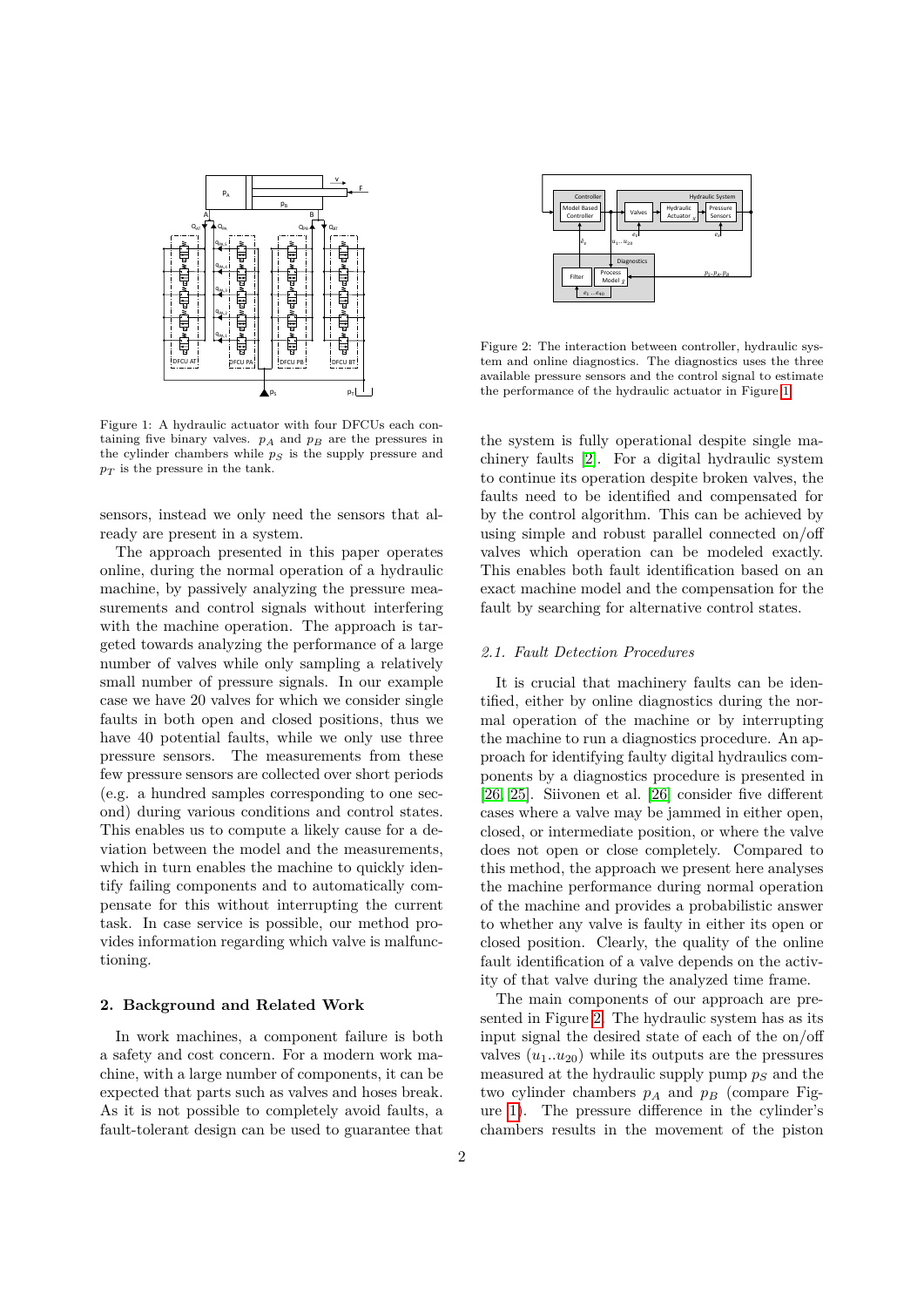with velocity *v*, which also depends on the external force *F*. The state of the hydraulic system *x* represents the actual performance of the hydraulic valves while the state  $\hat{x}$  represents the valve performance predicted by the model of the system. This prediction is based on a steady state model that describes a balance of the hydraulic flows in the system, where a broken valve will cause an imbalance which is identifiable by finding the fault that minimizes the difference between the model and the measured behavior of the system.

# *2.2. Model-Based and Data-Driven Fault Diagnosis*

Fault-detection techniques are typically based on monitoring measurable variables of a process, generating alarms if a limit-value is reached. Based on the measured variables, fault diagnosis techniques are then used to identify the fault and to take countermeasures. Model-based techniques provide the fault diagnosis with more in-depth information of the process by describing dependencies between different measurable variables [\[13\]](#page-8-5).

Model-based fault diagnosis methods are based on having a mathematical model of the monitored process. The model is usually constructed from physical principles or by system identification [\[9\]](#page-8-6). When the process parameters are known, state or output observers can be used to produce an estimate of the real system's state or output respectively [\[13\]](#page-8-5). The difference between the outputs of the physical system and the expected outputs, i.e. the residual, is monitored by diagnosis algorithms to detect symptoms of a fault. To isolate several different faults, a bank of observers can be used where a single residual is designed to be sensitive to a specific fault while robust against other faults [\[9,](#page-8-6) [12\]](#page-8-7).

In our case, using observers could mean that we monitor the pressures  $p_A$  and  $p_B$  and detect a fault in one or more of the valves by comparing the estimated pressures to measured pressures. This would enable us to detect but not to identify a valve fault. Instead our goal is to model each of the hydraulic flows in the system and estimate how each of these match the measurements. The challenge here is that we only measure three pressure values while we estimate 40 variables.

An alternative to model-based fault detection based on observers is parameter estimation [\[13\]](#page-8-5). In this approach, some parameters of the process are estimated online and these estimates are compared to the expected parameters of the process [\[9\]](#page-8-6). Our

approach can be regarded as a parameter estimation fault diagnosis method with a large number of parameters to be estimated. As the number of parameters to be estimated is significantly larger than the number of sensors it is necessary to estimate the parameters based on data from a time frame rather than a single time instance. The estimation is an optimization problem where the objective is to minimize the residual for the collected data. The estimated variables will then describe the most likely fault of the system. This focus on data makes our approach resemble data-driven fault diagnosis methods.

Data-driven fault detection methods as opposed to model-driven methods do not typically model the process they monitor but base the analysis on data collected from the process. These methods can be divided into supervised and unsupervised. Supervised methods train a classifier with historical data for both normal and faulty conditions. Representatives of methods that have been used in supervised data-driven fault detection are Support Vector Machines (SVM) [\[30,](#page-8-8) [5\]](#page-7-1) and Neural Networks [\[27\]](#page-8-9). With unsupervised methods, the normal operation of a process is modeled while faults are detected from deviations from the normal operation. Unsupervised fault detection methods are threshold based and identify some key features in the analyzed data where a deviation from the normal value indicate a fault. Some important methods are Principal Component Analysis (PCA) [\[15,](#page-8-10) [22\]](#page-8-11), Independent Component Analysis (ICA) [\[16\]](#page-8-12) and Partial Least Squares [\[22\]](#page-8-11). A comparison of supervised and unsupervised data-driven methods and their ability to detect faults that is not present in the training data is presented in [\[10\]](#page-8-13).

Our method is data-driven in the sense that it performs fault identification on measurements from a time frame of one to a few seconds, and identifies the fault that matches the data. Compared to the other mentioned data-driven approaches, our system model is not constructed from data but is constructed as in model-based fault diagnosis techniques. The model combined with the measured data forms the optimization problem describing likely faults. This optimization problem resembles problems from sparse optimization and compressive sensing, and, as we will show later in this paper, similar methods produce a sufficiently precise estimate of the faults in our case.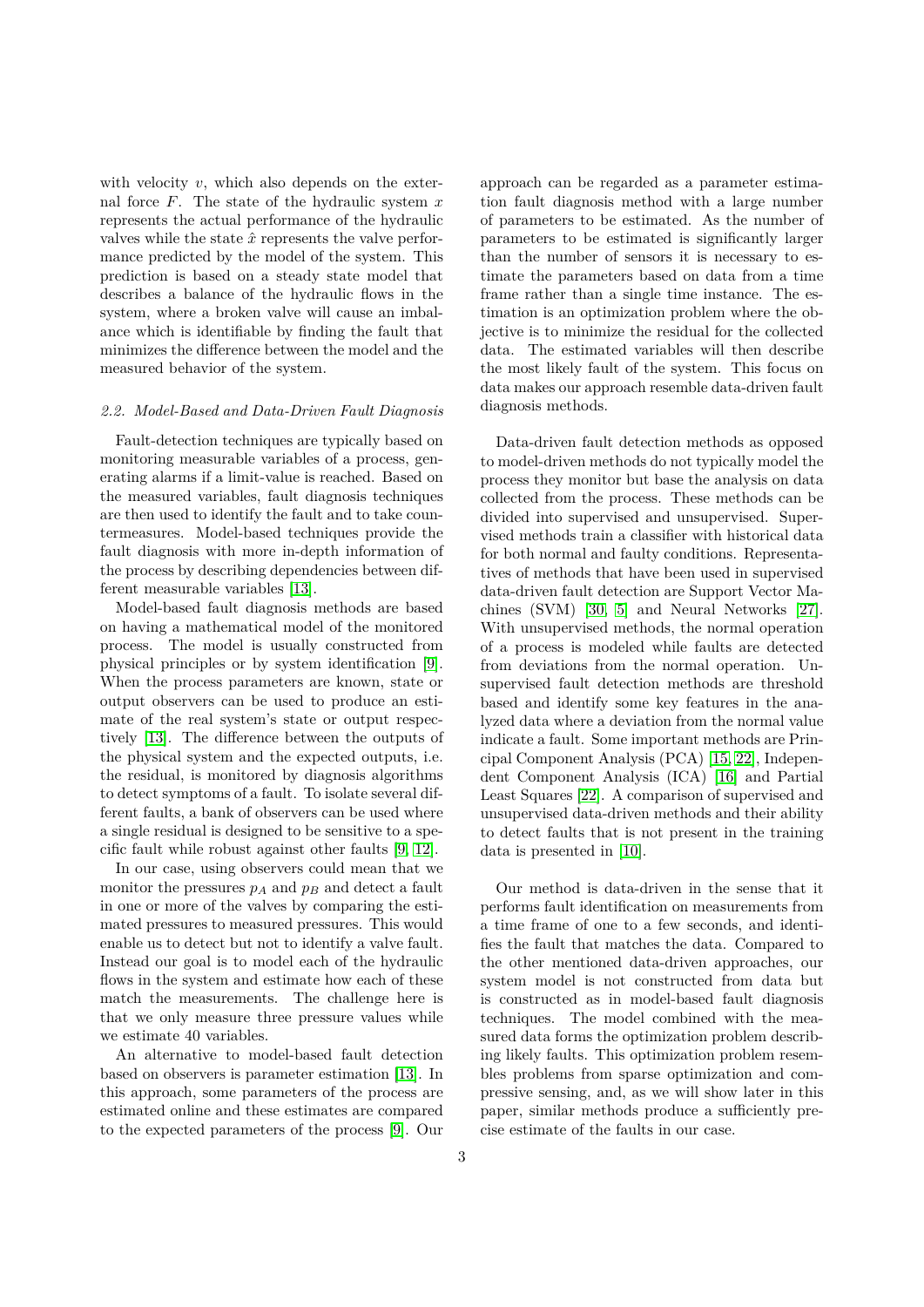## *2.3. Compressive Sensing*

Measuring the three pressure sensors during the operation of the machine enables us to approximate the flow through each of the 20 valves indicated with *q* in Figure [1.](#page-1-0) The pressure is thus measured for a number of valve combinations which gives different pieces of information for us to determine the state of the system. This makes our approach related to compressive sensing (or compressive sampling) [\[4,](#page-7-2) [6\]](#page-7-3).

Compressive sensing makes use of the fact that sparse signals can be recovered from far less samples than what is stated by the Shannon-Nyquist sampling theorem [\[28,](#page-8-14) [3\]](#page-7-4). The original signal can then be reconstructed by using  $l_1$  optimization to find solutions to an underdetermined linear equation system. Such techniques has been used for e.g. reconstructing images for applications such as magnetic resonance imaging [\[21\]](#page-8-15) and single pixel cameras [\[7,](#page-8-16) [11\]](#page-8-17).

The problem statement for online diagnostics is similar to that of compressive sensing, in that we look for a likely explanation to few observations. Similar to compressive sensing, we also use  $l_1$  optimization to solve an linear equation system which is based on measurements, however, in our case the equation system is constructed based on the combination of pressure measurements and the steady state model of the hydraulic system. Another difference is that the goal of compressive sensing is to enable the reconstruction of a signal from a small number of samples while our goal is to identify a fault from a few sensors where the number of samples is not required to be small.

#### **3. Steady State Model**

The model based diagnostics approach is closely related to model based control of the same system. As the steady state equations are more intuitive in relation to controlling the system, we will start by describing the model based control approach. The control system's task is to choose a control signal that makes the hydraulic actuator follow a desired trajectory as closely as possible while simultaneously minimizing quantities such as energy consumption and valve switching. As an example, a digital valve system may have a number of valve combinations resulting in almost identical movements of the piston but with some combinations having worse energy efficiency due to short circuits such as opening valves on both DFCU PA and DFCU AT simultaneously (see Figure [1\)](#page-1-0).

The efficiency of a control signal for a hydraulic system depends on several objectives where the desired trade-off can be described with a penalty function. Finding the optimal control state includes evaluating the steady state achieved by different valve state combinations and finding the best combination with respect to the penalty function. The hydraulic system is described by the steady-state in [\(1\)](#page-3-0), where the first two equations describe that the difference in flow in and out of a chamber equals the change in the volume of the chamber (movement of the piston). The third equation describes the balance between the external force *F* and the pressures in the cylinder chambers.

<span id="page-3-0"></span>
$$
Q_{PA} - Q_{AT} = A_A \cdot v
$$
  
\n
$$
Q_{PB} - Q_{BT} = -A_B \cdot v
$$
  
\n
$$
F = A_A \cdot p_A - A_B \cdot p_B
$$
\n(1)

In these equations, the flows *Q* are given for the path between the supply pump, the cylinder chambers, and the tank. As an example, the flow from the pump to chamber A is given by:

$$
Q_{PA} = \sum_{i=1}^{5} u_i \cdot K_{v,i} \cdot SP(p_S - p_A)^{\alpha_i}
$$

where  $u_i$  denotes the  $0/1$  state of the *i*-th valve, *α* and  $K_v$  are valve parameters and  $SP(x)^\alpha$  is the signed power. For a precise model, each valve has individual parameters for  $\alpha$  and  $K_v$ .

The unknown variables in the steady state equations are the piston velocity *v* and the pressures in the two cylinder chambers  $p_A$  and  $p_B$  for the new state. The pressures  $p_A$  and and  $p_B$  are measured for hte current state and used to compute the external force *F* but are computed for the prospective next state. The controller's task is hence to find the valve state such that the velocity is close to the desired velocity, the pressures  $p_A$  and  $p_B$  are within some given limits while minimizing other undesired properties. The steady state describes a balance in the pressures and the flows through the different flow paths.

The steady state in [\(1\)](#page-3-0) is not known to have an analytical solution. Instead we need to use numerical methods to find a solution [\[17\]](#page-8-18). As an example, a controller evaluating all  $2^{20}$  control states and choosing the optimal one in real-time using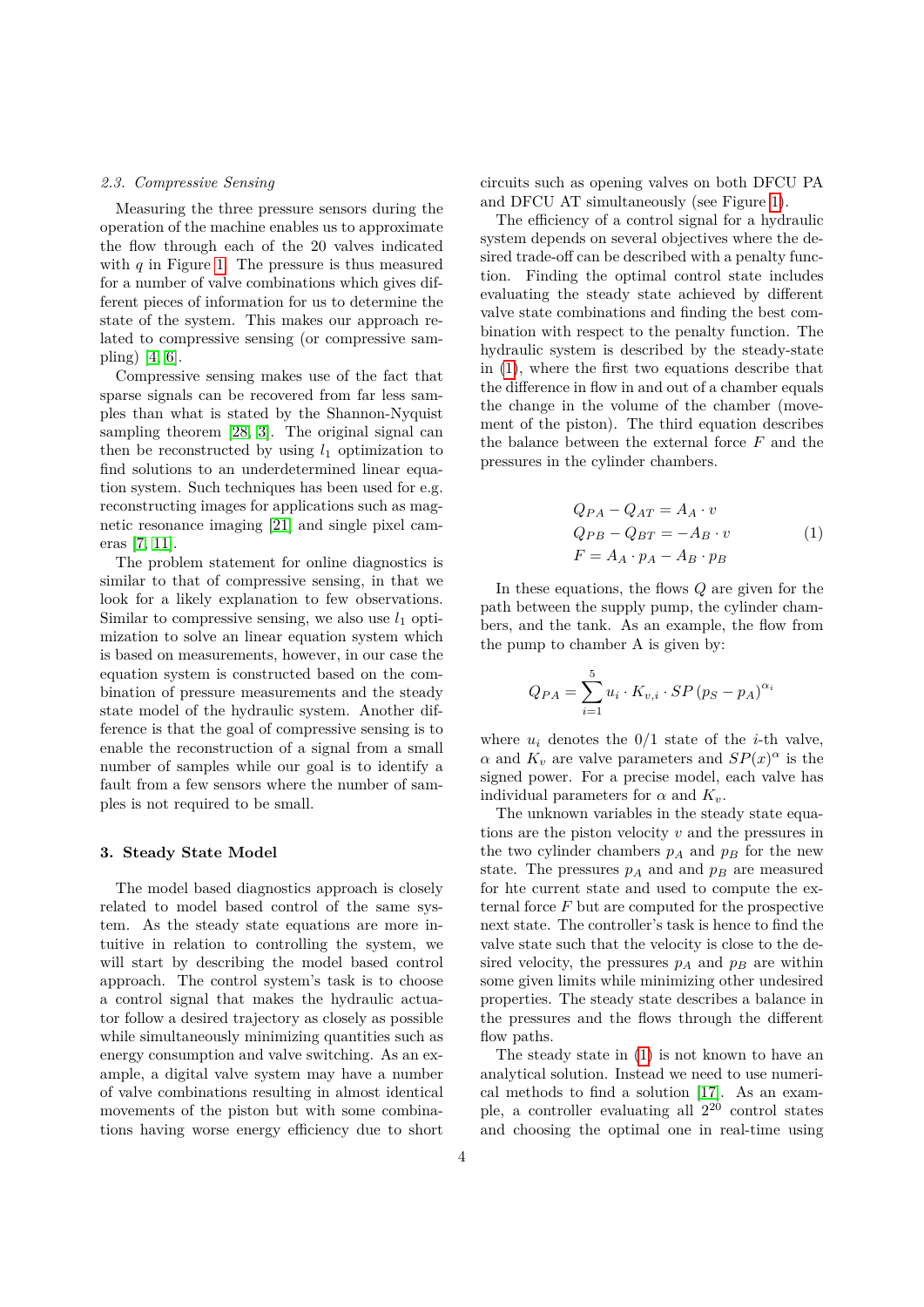Newton-Raphson is presented in [\[8\]](#page-8-1). By using the model of the system to predict the effect of a specific valve state, the controller can then choose a state that have desired properties.

The balance we are interested in from a diagnostic point of view, is the balance between the pressure and the hydraulic flows, which can be described as

<span id="page-4-0"></span>
$$
\frac{Q_{PA} - Q_{AT}}{A_A} + \frac{Q_{PB} - Q_{BT}}{A_B} = 0
$$
 (2)

where the velocity and the external force have been eliminated from Equation [1](#page-3-0) and we are left with the balance between the flows and the pressures. This means that there is a balance between valve states and the pressures  $p_S$ ,  $p_A$  and  $p_B$ . The pressure difference causes the piston to move, which increases the volume of one cylinder chamber as the other decreases. Equation [\(2\)](#page-4-0) simply says that the inflow should be proportional to the outflow, and with the measured pressures the flows through the valves can be predicted.

## **4. Fault Estimation**

For fault-tolerance, a machine should be able to identify malfunctioning components. Faulty valves and sensors make the machine work differently than what is predicted by the model based controller, and by estimating these errors a faulty valve can be identified and compensated for. In this section we evaluate a model based error estimation where a sequence of measurements from a few sensors are used to estimate how valves deviate from their expected discrete on/off states. The idea is that this information is collected over every control period (e.g. every 10 ms) while the actual computation of the error estimate can run at a slower rate (e.g. once every second).

# *4.1. Deviation between model and measurements*

Starting from Equation [\(2\)](#page-4-0) where the unknown variables are  $p_A$  and  $p_B$ , we can revert the problem to known pressures and unknown valve states. With the measured pressures and the corresponding valve states, Equation [\(2\)](#page-4-0) should ideally hold. In practice, however, we can expect a small residual *rerr* which represents the difference between the model and the actual behavior of the machine.

$$
\frac{Q_{PA} - Q_{AT}}{A_A} + \frac{Q_{PB} - Q_{BT}}{A_B} = r_{err}
$$
 (3)

A faulty valve will cause a considerable residual when the valve is in the faulty state (e.g. the valve is set to be open but is actually closed). To make the model match the actual system better, we evaluate how to introduce a deviation in the discrete control states of the valves, such that the residual is minimized. To make this more general, we evaluate both how a valve deviates from its closed state and its open state.

To start with, we consider only a single time instant and a single evaluation of the balance equation. If we split Equation [\(3\)](#page-4-1) into flows through individual valves, the flow through a single open valves of  $PA$  can be described as:

$$
q_{PA,i} = u_i \cdot K_{v,i} \cdot SP(p_S - p_A)^{\alpha_i}
$$

where the variable  $u_i$  is 1 when the valve is set to be open. When the valve is closed the flow should equal 0, but to enable us to evaluate the error of a valve that does not close properly introduce the complement flow:

$$
q_{PA,i}^{c} = (1 - u_i) \cdot K_{v,i} \cdot SP(p_S - p_A)^{\alpha_i}
$$

which describes the valve when it is set to be closed. As the control signal to the valve  $u_i$  is a binary variable, only one of these two equations will have a nonzero value. With these two variables we can model the error for both a closed and an open valve.

The hydraulic flow through one DFCU can be described as the ideal flow through the valve and a deviation from the two possible states of the valve. We add two variables for estimating the error of each valve,  $x^o$  for a valve which is open and  $x^c$  for a closed valve, which should have the values 0 when the valve is working properly and approach 1 when the valve is jammed in the corresponding state. The flow through a DFCU with *N* valves can then be described as:

<span id="page-4-2"></span>
$$
Q'_{PA} = \sum_{i=1}^{N} \left( q_{PA,i} - q_{PA,i} \cdot x_i^o + q_{PA,i}^c \cdot x_i^c \right) \tag{4}
$$

$$
= Q_{PA} - Q_{PA}^o + Q_{PA}^c
$$

Here the first term describes the expected behavior of the valve while the second and third describe the possible faults of the valve. The variables  $x^c$ only have an impact on the equation when the particular valve is open and *x <sup>c</sup>* when the valve is closed.

## <span id="page-4-1"></span>*4.2. Describing the most likely fault*

We can describe the steady state equation with prediction of errors by substituting *QP A* in Equa-tion [\(2\)](#page-4-0) with  $Q'_{PA}$  from Equation [\(4\)](#page-4-2), performing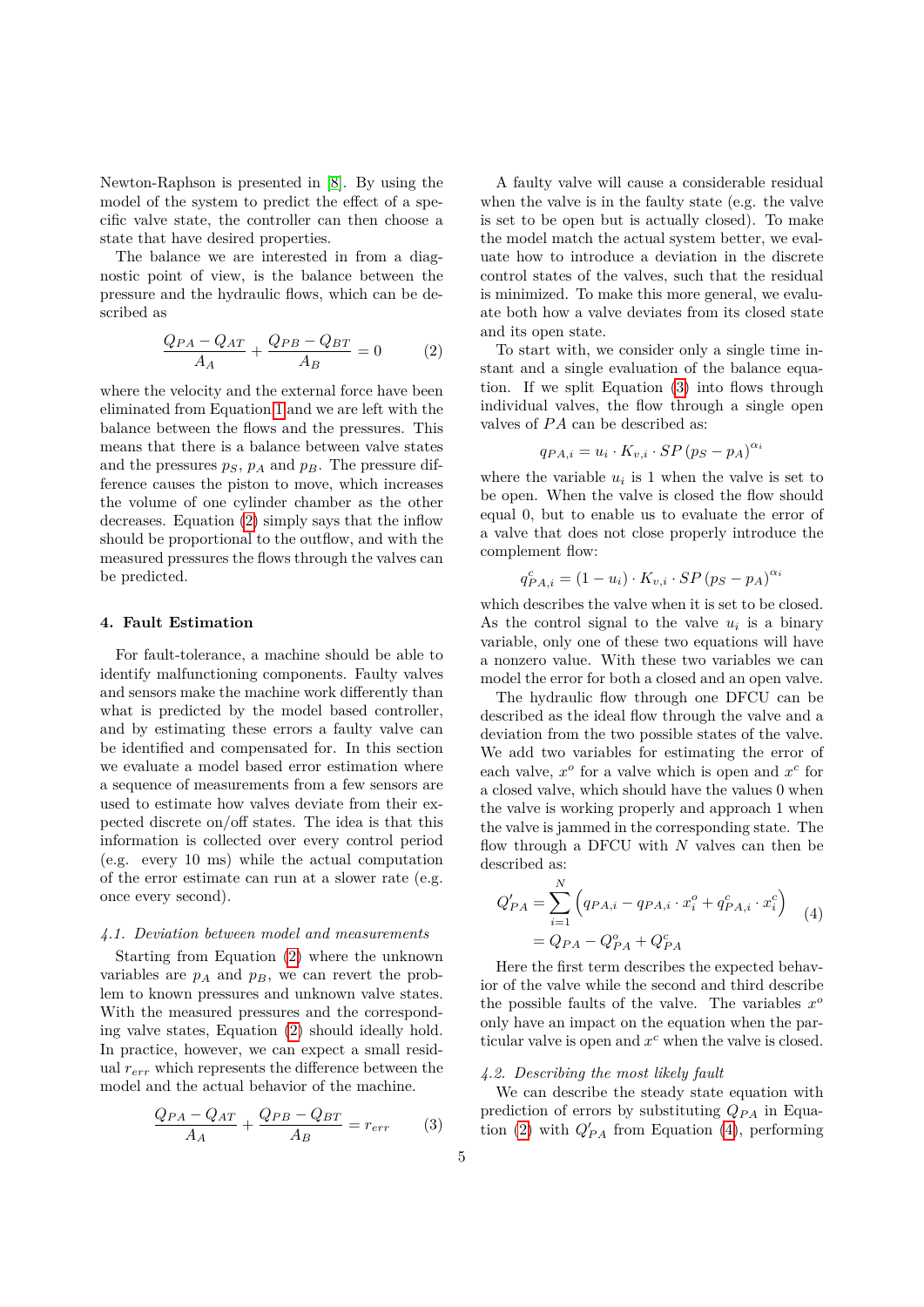similar substitutions for  $Q_{AT}$ ,  $Q_{PB}$ , and  $Q_{BT}$ . We can further reorganize the equation such that we can substitute the terms *QP A*, *QAT* , *QP B*, and  $Q_{BT}$  with Equation [\(3\)](#page-4-1) giving us the following equation:

<span id="page-5-0"></span>
$$
\frac{Q_{PA}^{o}}{A_{A}} - \frac{-Q_{PA}^{c}}{A_{A}} + \dots + \frac{Q_{BT}^{c}}{A_{B}} = r_{err}
$$
 (5)

To approximate the source of the residual we need to solve Equation [\(5\)](#page-5-0) and thereby approximate the size of the error variables  $x^o$  and  $x^c$ . With the 40 variables we get from modeling 20 valves, there is an arbitrary number of solutions for the error. However, with many samples, say  $K = 100$ , we can find a solution which minimizes the error for all the samples.

For the whole system, we write the equation system in matrix form  $Ax = b$ , where each row of *A* corresponds to one sample of Equation [\(5\)](#page-5-0) with the corresponding pressure measurements and valve states.

<span id="page-5-1"></span>
$$
\begin{bmatrix}\nq_{1,1} & q_{1,2} & \cdots & q_{1,40} \\
q_{2,1} & q_{2,2} & \cdots & q_{2,40} \\
\vdots & \vdots & \ddots & \vdots \\
q_{k,1} & q_{k,2} & \cdots & q_{k,40} \\
p_1 & 0 & \cdots & 0 \\
0 & p_2 & \cdots & 0 \\
\vdots & \vdots & \ddots & \vdots \\
0 & 0 & \cdots & p_{40}\n\end{bmatrix}\n\begin{bmatrix}\nx_1^o \\
x_2^o \\
\vdots \\
x_2^o \\
x_1^c \\
\vdots \\
x_2^c \\
\vdots \\
x_2^c\n\end{bmatrix} = \n\begin{bmatrix}\nr_{err} \\
r_{err} \\
\vdots \\
r_{err} \\
0 \\
0 \\
\vdots \\
0\n\end{bmatrix}
$$
\n(6)

In Equation  $(6)$ ,  $q_{k,n}$  indicates one flow parameter of the *k*-th sample. The number of unknown variables are 40 as we may have faults both on open and closed valves, and as a consequence the  $q_{m,n}$  is given by the potential flow through the respective valves with the measured pressures according to the left hand side terms of Equation [\(5\)](#page-5-0) as follows:

$$
q_{k,n} = \left\{ \begin{array}{ll} q_{PA,i}/A_A & \text{for } x_1^o...x_9^o \\ -q_{BT,i}/A_B & \text{for } x_6^o...x_{10}^o \\ -q_{AT,i}/A_A & \text{for } x_{11}^o...x_{15}^o \\ q_{PB,i}/A_B & \text{for } x_{16}^o...x_{20}^o \\ -q_{PA,i}^c/A_A & \text{for } x_1^c...x_5^c \\ q_{BT,i}^c/A_B & \text{for } x_6^c...x_{10}^c \\ q_{AT,i}/A_A & \text{for } x_{11}^c...x_{15}^c \\ -q_{PB,i}^c/A_B & \text{for } x_{16}^c...x_{20}^c \end{array} \right.
$$

Ideally, with more samples than unknowns, we get an overdetermined equation system with the unknown vector  $\vec{x}$  which describes the error of each of



<span id="page-5-2"></span>Figure 3: Example of Quantile Regression where the valve AT3 is jammed in closed position. It can be seen that *error open* is close to one (i.e. indicating fault) during the periods when the valve is actively used. Also AT1 indicates a fault for a short period, however, it can be statistically identified not to have significance.

the valves. In practice, it may be underdetermined as the elements in the sensing matrix  $A_{m,n}$  is a result of the control signal to the machine and many of its rows may be identical or linear combinations of each other implying that  $rank(A) < min(m, n)$ . To determine the performance of the valves from Equation [\(6\)](#page-5-1), we can use regression to find the errors that best explain the observations.

To enforce a solution where the errors are as close as possible to *no error*, we add the lower part of the matrix in Equation [\(6\)](#page-5-1), introducing a penalty for leaving the *no error* area. Here the parameters  $i_n$  and  $p_n$  are tuned such that an error gives a clear offset while no error keeps the error variables close to 0. In our particular case  $p_1$  to  $p_{20}$  correspond to average values of the corresponding flows *q*, while *p*<sup>21</sup> to *p*<sup>40</sup> are 1.

# *4.3. Fault identification by Regression*

A solution to Equation [\(6\)](#page-5-1) approximates how much the valves deviate from the discrete on/off setting. An example of the result with one jammed valve is shown in Figure [3,](#page-5-2) where the linear equation system is solved for time frames of one second by Quantile Regression (QR) [\[14\]](#page-8-19). The results in Figure [3](#page-5-2) show the obtained predictions of the faults for each of the valves in DFCU *AT* as well as the valve state of each of these valves. In this example, the cable between the valve *AT3* and the controller has been physically unplugged which results in the valve being jammed in its closed state. We can see that during intervals where valve *AT3* is set to open, the *error open* is close to 1.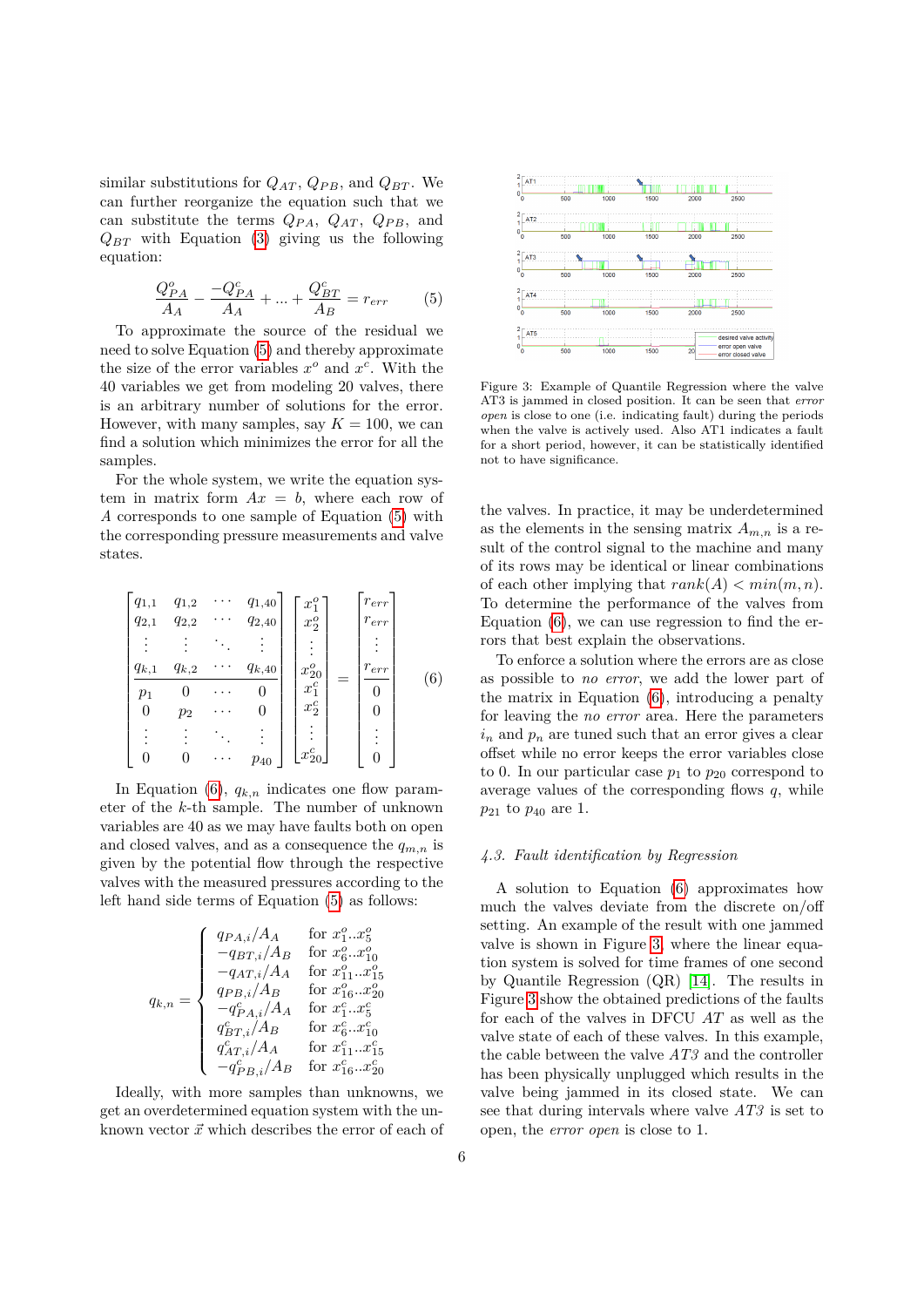

<span id="page-6-0"></span>Figure 4: The measured pressures showing noise and both plateaus and spikes in the chamber pressures. The spikes cause false positives in the fault identification.

To obtain the solution for Equation [\(6\)](#page-5-1), we want to minimize the absolute deviations (i.e.  $l_1$  regression) meaning that we compute the median of the (conditional) distribution. Finding the median is a special case of QR, where QR is defined by

$$
\min_{x_i \in 0..1} \rho_\tau(b - Ax)
$$

where

$$
\rho_{\tau}(u) = \sum u_i \cdot \begin{cases} \tau, & u_i \ge 0 \\ \tau - 1, & u_i < 0 \end{cases}
$$

giving the weighted sum of absolute residuals, which in our case simply is the median as we use the parameter  $\tau = 0.5$ . This minimization problem can be solved efficiently by linear programming [\[14,](#page-8-19) [29\]](#page-8-20).

While we obtain good results with this approach, we observe that also other valves occasionally show deviation, e.g. due to noise in the pressure measurements. For this reason it is necessary to collect more information about each valve and, based on the history, approximate the error.

## **5. Experimental Validation**

There are various scenarios where the identification described in the previous section will cause false positives. Already by studying Figure [3](#page-5-2) we can see a disturbance at around sample 1500 on the valve AT1 which is caused by a fast change of piston direction which causes oscillations in the measured pressures. During these circumstances, the steady state model does not properly describe the behavior of the physical system. This means that the estimated error is the error between the physical system and the steady state model instead of a faulty valve. For this reason it is important not to draw conclusions based on a single deviation between the model and the measurements.

Another important observation, which also is visible in Figure [3,](#page-5-2) is that actual faults are constantly present when there is activity of the broken valve while false positives seems to occur more sporadically (e.g. see AT1 at 1500 ms in Figure [3\)](#page-5-2). In practice, we know that the false positives often are a result of fast changes in pressure. By combining this information, we can eliminate many of the false positives by removing samples around pressure peaks (see Figure [4\)](#page-6-0) and by estimating faults based on evidence collected during a longer time period.

The results from solving the equation system in Equation [\(6\)](#page-5-1) gives the predicted state of the valves for periods of 100 samples (which corresponds to one second in our case). To make the prediction more robust against noise and thus avoiding false positives, the diagnostics should not be based on single periods but instead slowly evolve during many periods. For this purpose we filter the fault approximation of each valve such that the impact of old data receive less weight with time.

In practice we implement a filter that computes the Exponentially Weighted Moving Average (EWMA) [\[23\]](#page-8-21). This is simply an infinite impulse response (IIR) filter

$$
y_k = \lambda \cdot u_k + (1 - \lambda) \cdot y_{k-1}
$$

where  $y$  is the prediction,  $u$  is a new measurement, and  $\lambda$  is the weighting factor which determines how fast the filter reacts to new data. To get an accurate prediction of the valve operation, a new prediction of the specific valve is only computed from periods where the estimated property of the valve has been active. As an example, if we estimate the error of a valve in open position, the evidence collected during a period where the valve never was in open position, is not useful. For this reason, the estimate of a single valve fault is only used from periods where the proportion of samples with evidence of that fault reaches a threshold (10% in the presented results).

The results in Table [1](#page-7-5) show the impact of using a filter with  $\lambda = 0.10$  (*Filtered*) compared to the largest errors shown in the input to the filter (*Not filtered*). The experiment includes four sample runs of a hydraulic excavator boom where all valves work properly and five runs where one valve has been jammed in closed position by physically unplugging the control signal. In the table, the columns named *Fault* represent the estimation of the actual fault while the columns named *False* represent the larges fault shown on a properly working valve. As we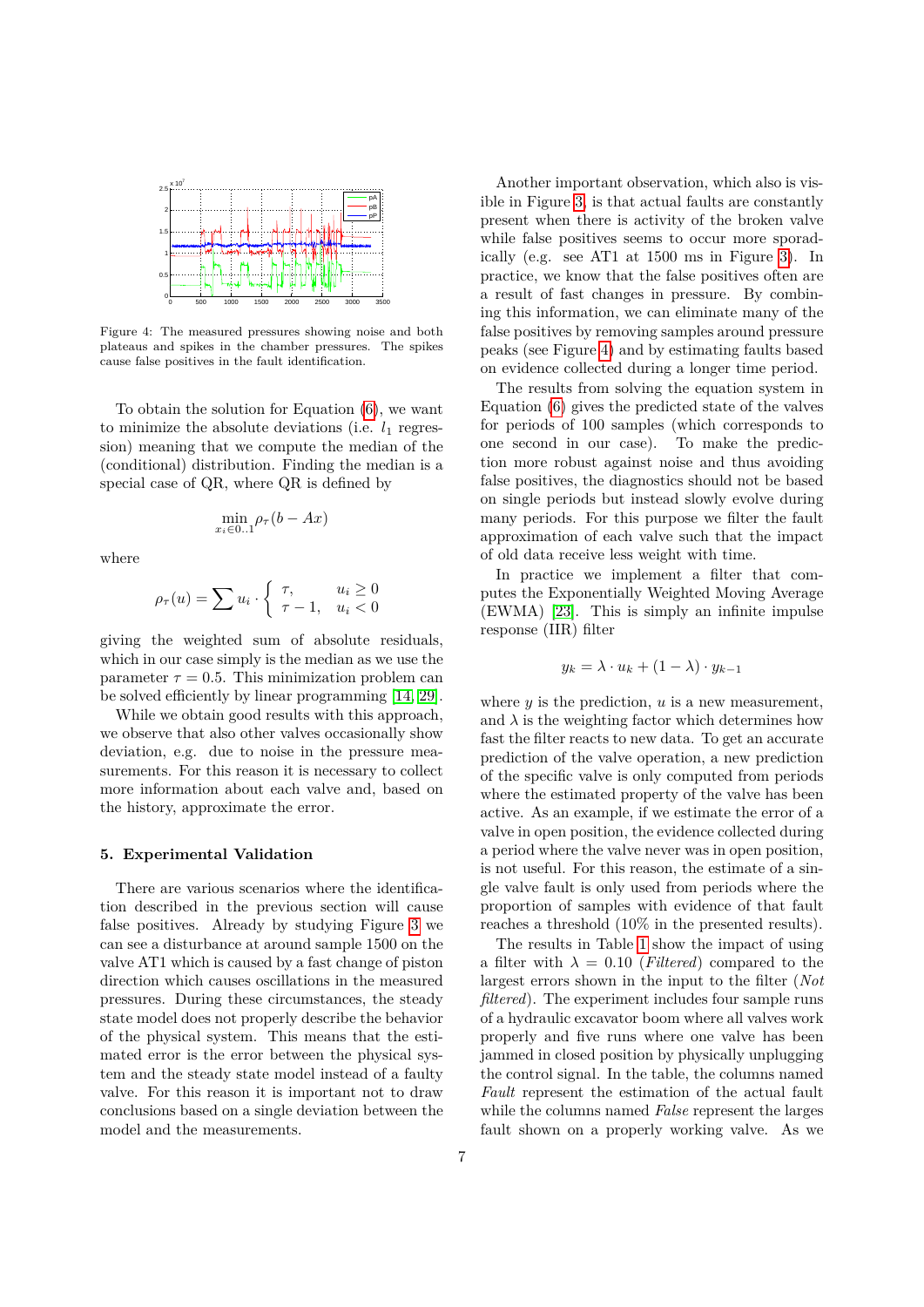<span id="page-7-5"></span>Table 1: Comparison of identified faults and the largest fault shown for valves working properly. Values close to 1 identifies a fault. Applying a filter effectively removes the problem of false positives. The asterisk means synthetic data.

| Q-Regress  | Filtered |       | Not filtered |          |
|------------|----------|-------|--------------|----------|
| Scenario   | Fault    | False | Fault        | False    |
| No fault 1 |          | 0.12  |              | 0.37     |
| No fault 2 |          | 0.08  |              | 0.40     |
| No fault 3 |          | 0.13  |              | 0.87     |
| No fault 4 |          | 0.11  |              | 0.76     |
| Closed AT1 | 0.40     | 0.14  | 1.0          | 0.71     |
| Closed AT3 | 0.92     | 0.15  | 1.0          | 1.0      |
| Closed AT5 | 0.96     | 0.33  | 1.0          | 1.0      |
| Closed PA3 | 0.91     | 0.18  | 1.0          | 1.0      |
| Closed PB3 | 0.90     | 0.18  | 1.0          | 1.0      |
| Open PB3*  | 0.91     | 0.10  | 0.97         | $0.22\,$ |

can see, the filter effectively removes false positives when the system is working properly while letting the actual faults slowly appear when present.

For completeness, a single experiment based on synthetic data for a valve jammed in open position was added to verify that the approach can identify both types of faults. The synthetic data for *Open PB3* was created from the parts of the measured sequences where *PB3* was in the open state while the control signal to this valve was a random sequence. This means that the precision of the fault identification in *Open PB3* is not interesting, instead it only shows that the approach can distinguish between both types of faults.

The results presented in Table [1](#page-7-5) are based om measurements collected from an excavator boom and analyzed with Matlab. The used measurements including measured pressures of the excavator boom with the corresponding valve states and control signals are available at [\[19\]](#page-8-22). The corresponding functionality was also implemented on NVIDIA Jetsontk1 [\[24\]](#page-8-23), which was connected to the excavator boom's control system through a CAN-bus. A demonstration video of running the fault identification during normal operation of the machine while a valve becomes broken (by being unplugged) can be viewed at [\[1\]](#page-7-6).

# **6. Conclusion**

In this paper we present an approach to identify faults in the operation of a large number of hydraulic on/off valves based on sampling a small number of pressure sensors during the normal operation of a machine. The approach does not require adding new sensors to the hydraulic system, but only uses sensors that are needed for controlling the hydraulic actuator. A steady state model of the hydraulic system is used to estimate the hydraulic flow through the valves, based on the measured pressures. When the difference between the hydraulic system and the model is large, the most probable cause for the deviation is computed using quantile regression.

The experiments, performed on an excavator boom, show that jammed valves can be precisely identified almost in real-time while the machine operates. This enables more efficient service as the faulty component is automatically identified potentially before the operation notices the fault. It also enables utilizing the redundancy of digital hydraulic systems, enabling a machine to be fully operational despite a faulty valve, as a controller which is aware of a fault can choose to control the hydraulic actuator with control states which are not affected by the fault.

### **Acknowledgements**

This work has been funded by the Academy of Finland project Merge (No. 286094).

# **References**

## **References**

- <span id="page-7-6"></span>[1] Online diagnostic for digital hydraulics. Demonstration video, Youtube 2017.
- <span id="page-7-0"></span>[2] Mogens Blanke, Michel Kinnaert, Jan Lunze, Marcel Staroswiecki, and J. Schröder. *Diagnosis and Fault-Tolerant Control*. Springer-Verlag New York, Inc., Secaucus, NJ, USA, 2006.
- <span id="page-7-4"></span>[3] E. J. Candes, J. Romberg, and T. Tao. Robust uncertainty principles: exact signal reconstruction from highly incomplete frequency information. *IEEE Transactions on Information Theory*, 52(2):489–509, Feb 2006.
- <span id="page-7-2"></span>[4] Emmanuel J Candès et al. Compressive sampling. In *Proceedings of the international congress of mathematicians*, volume 3, pages 1433–1452. Madrid, Spain, 2006.
- <span id="page-7-1"></span>[5] Leo H. Chiang, Mark E. Kotanchek, and Arthur K. Kordon. Fault diagnosis based on fisher discriminant analysis and support vector machines. *Computers & Chemical Engineering*, 28(8):1389 – 1401, 2004.
- <span id="page-7-3"></span>[6] D. L. Donoho. Compressed sensing. *IEEE Trans. Inf. Theor.*, 52(4):1289–1306, April 2006.